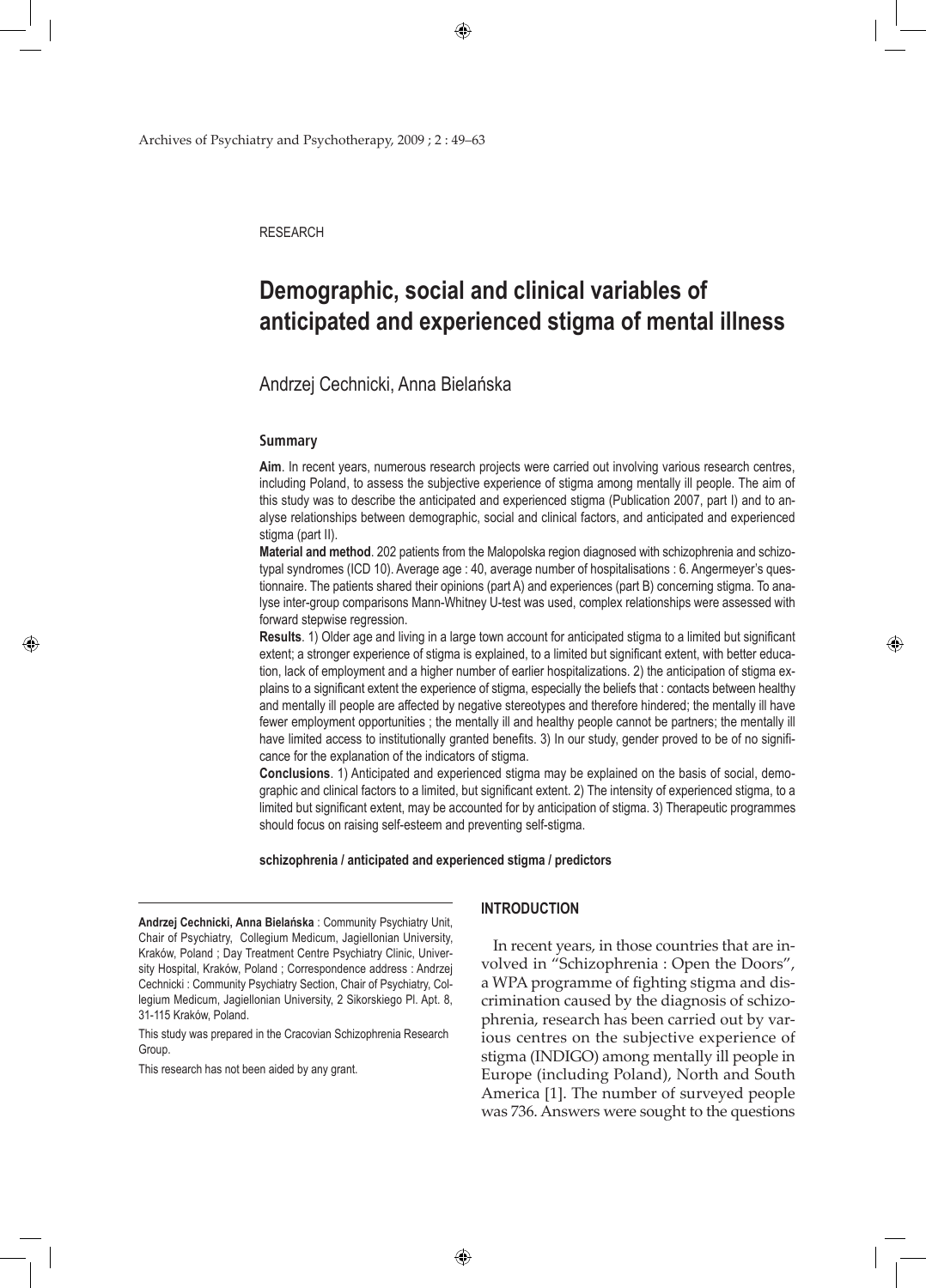concerning: the levels of discrimination in different countries, the areas of life where stigma is most bitterly felt and the correlations between particular demographic and clinical factors and anticipated or actually experienced discrimination. Independently of cultural differences, the results point to a relatively high level of experienced stigma and discrimination. It was found that in two important areas of life, i.e. employment and intimate relationships, anticipated stigma is more frequent than previous experience of stigma. Another finding was the relationship among increased anticipation of stigma, increased number of contacts with mental health services and the intensity of experienced discrimination [1]. Therefore, one of the conclusions from this research is the need to improve self-esteem among people suffering from schizophrenia, so that they are able to overcome self-stigma and thus to establish intimate relationships, as well as to look for and find employment.

The problem of self-esteem and self-stigma has been earnestly discussed in the recent years [2, 3, 4, 5, 6, 7, 8]. The still unanswered question is: Why are some patients more sensitive to social stereotypes and why do they internalise them so easily, why others do not ? What are the hidden, individual factors of identification with social stigma or of dismissing social stigma ? When the stigma is internalised, one has a lower self-esteem and less chance of leading an active everyday life. Therefore patients and their families, groups of therapists and researchers keep looking for the source of this strength that enables one not to submit to negative social stereotypes.

Świtaj and Wciórka [9] carried out their research on stigma and discrimination as experienced by patients in three groups: people suffering from schizophrenia, from other mental illnesses and somatic illnesses. The respective study groups were : 153 patients diagnosed with schizophrenia, 100 diagnosed with other mental disorders and 33 diagnosed with cancer and heart conditions. The experience of stigma was much more pronounced among those diagnosed with mental illnesses, especially in the area of interpersonal relationships, although the differences did not prove statistically significant.

# **AIM OF THE STUDY**

Our previous study described the anticipation and experience of stigmatizing behaviours by mentally ill people [10]. The next step of our research was to analyse the relationships among social, demographic and clinical factors and the anticipation and experience of stigma as well as the inter-relationships between the anticipation and experience of stigmatising behaviours. The specific goals of the study were:

- analysis of anticipated and experienced stigma depending on demographic, social and clinical factors;
- analysis of the relationship among demographic, social and clinical factors, and anticipated and experienced stigma;
- analysis of the relationship between anticipated and experienced stigma.

⊕

#### **MATERIAL AND METHOD**

The study group included 202 patients from the region of Małopolska, diagnosed with schizophrenia and schizotypal disorders (ICD 10). The average age was 40 (minimum age 18, maximum age 68). The average number of hospitalizations was 6 (from 0 to 30*).* The study group consisted of 105 (51%) men and 97 (49%) women. Angermeyer's questionnaire was used, which enabled to describe both anticipated stigma (in questions  $1 - 20$ ) and experienced stigma (in questions 21 – 40). A detailed description of this study group is to be found in our previous publication [10]. The answers to questions in part A (anticipated stigma) are arranged according to the Likert scale, and in part B (experienced stigma) there are yes/no questions. Scores for particular subscales, both in part A and in part B (e.g. the beliefs about other people's contacts with the mentally ill, or the experience of rejection, respectively), are averaged from the answers to the items included in a particular sub-scale. In either part the following rule was applied: the higher the result, the lower the stigma.

To analyse inter-group variance, Mann-Whitney U-test was used, and in the assessment of

Archives of Psychiatry and Psychotherapy, 2009 ; 2 : 49–63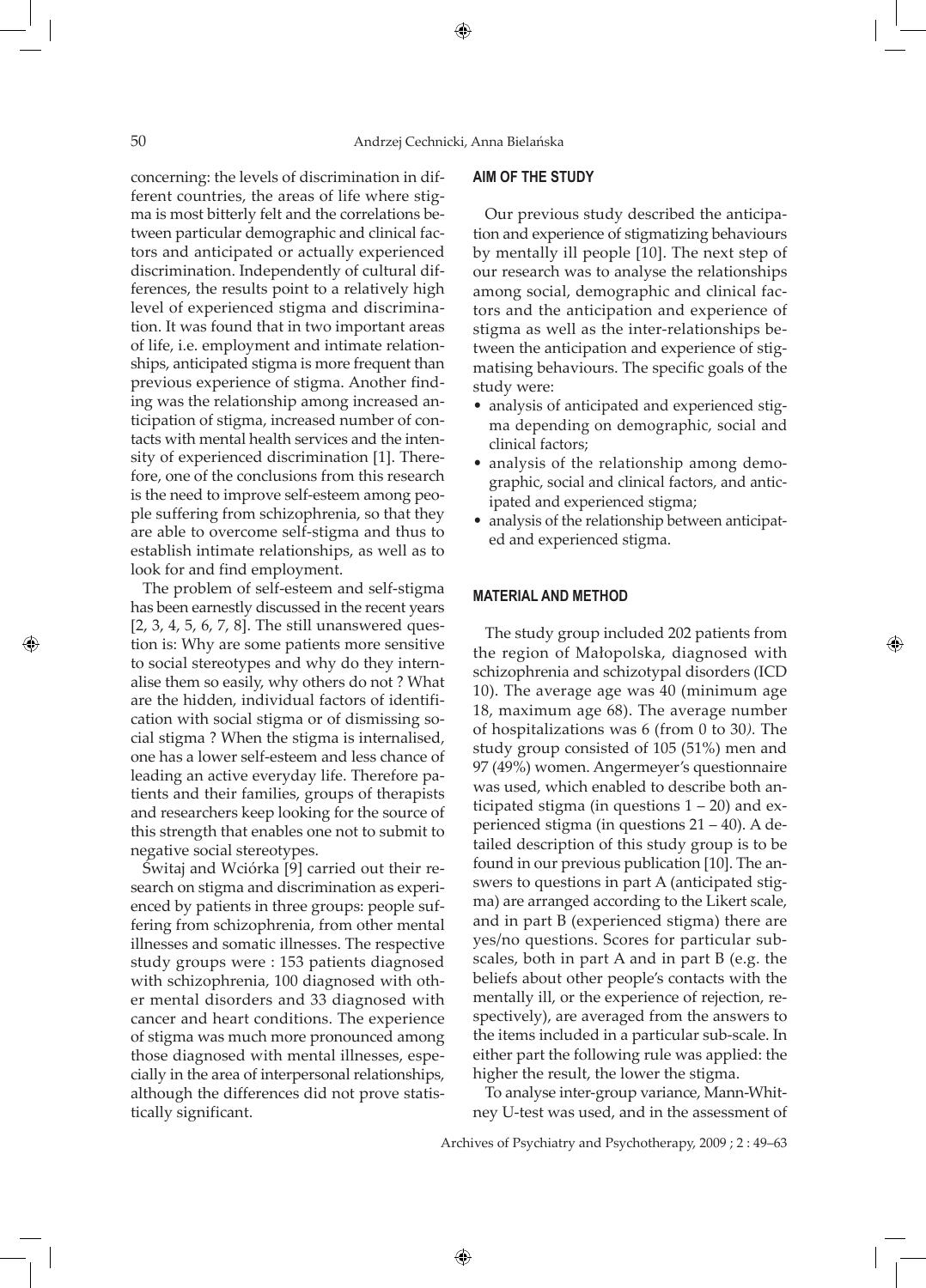◈

more complex correlations multiple stepwise regression was applied.

# **RESULTS**

⊕

**The intensity of anticipated (A) and experienced (D) stigma compared in relation to demographic and clinical predictors such as : age, gender, education, place of residence, employment, marital status and the number of hospitalizations.**

Presented below are only the statistically significant findings.

Gender vs. anticipated and experienced discrimination.

Within the study group, statistically significant differences were observed between men and women (Tab. 1). Women were better educated (.024) and they were more often married (.003).

The comparison (Tab. 2) shows that women more often than men think that the majority of people have a negative attitude towards the mentally ill (p.009) and so do not want to choose them as their partners (.048). No significant gender differences were found as to "experienced stigma" in any of the considered domains.

Education vs. anticipated and experienced discrimination.

A comparison was made as to the questionnaire results among people with primary and vocational education and people with secondary or higher education (Tab. 3). People with higher education:

• less frequently think that one should talk about one's mental illness openly, risking rejection, so as to gain more understanding on the part of others (.005) ;

- less frequently think that healthy people avoid contact with the mentally ill (.008);
- less frequently think one should not try to find employment because mentally ill people encounter difficulties on the labour market (.058) ;
- more frequently think that mental illness should not be revealed to the employer (.021) ;
- more frequently have met with understanding on the part of their employers, superiors and colleagues (.026) ;
- more frequently have seen films which presented a favourable image of a mentally ill person (.046).

Place of residence in relation to anticipated and experienced discrimination.

A comparison was made between questionnaire results for the inhabitants of large towns and small towns or villages (Tab. 4). Inhabitants of large towns :

- less frequently think that one should talk about one's mental illness openly, risking rejection, so as to gain more understanding on the part of others (.022) ;
- more frequently think that the mentally ill do not get jobs although they have the same qualifications as healthy people (.21) ;
- more frequently think the employer should not be informed about one's mental illness (.012);
- more frequently have experienced a situation when the mentally ill were disparaged (.039);
- more frequently have seen a film in which a mentally ill person is presented in a positive manner (.044) ;

| Questionnaire item | Gender |     | Rank mean | Mann-Whitney U (p) |
|--------------------|--------|-----|-----------|--------------------|
| Education          | Men    | 103 | 90        |                    |
|                    | Women  | 95  | 109       | .024               |
| Marital status     | Men    | 103 | 89        |                    |
|                    | Women  | 95  | 110       | .003               |

**Table 1.** Gender differences as to demographic and clinical predictors

Archives of Psychiatry and Psychotherapy, 2009 ; 2 : 49–63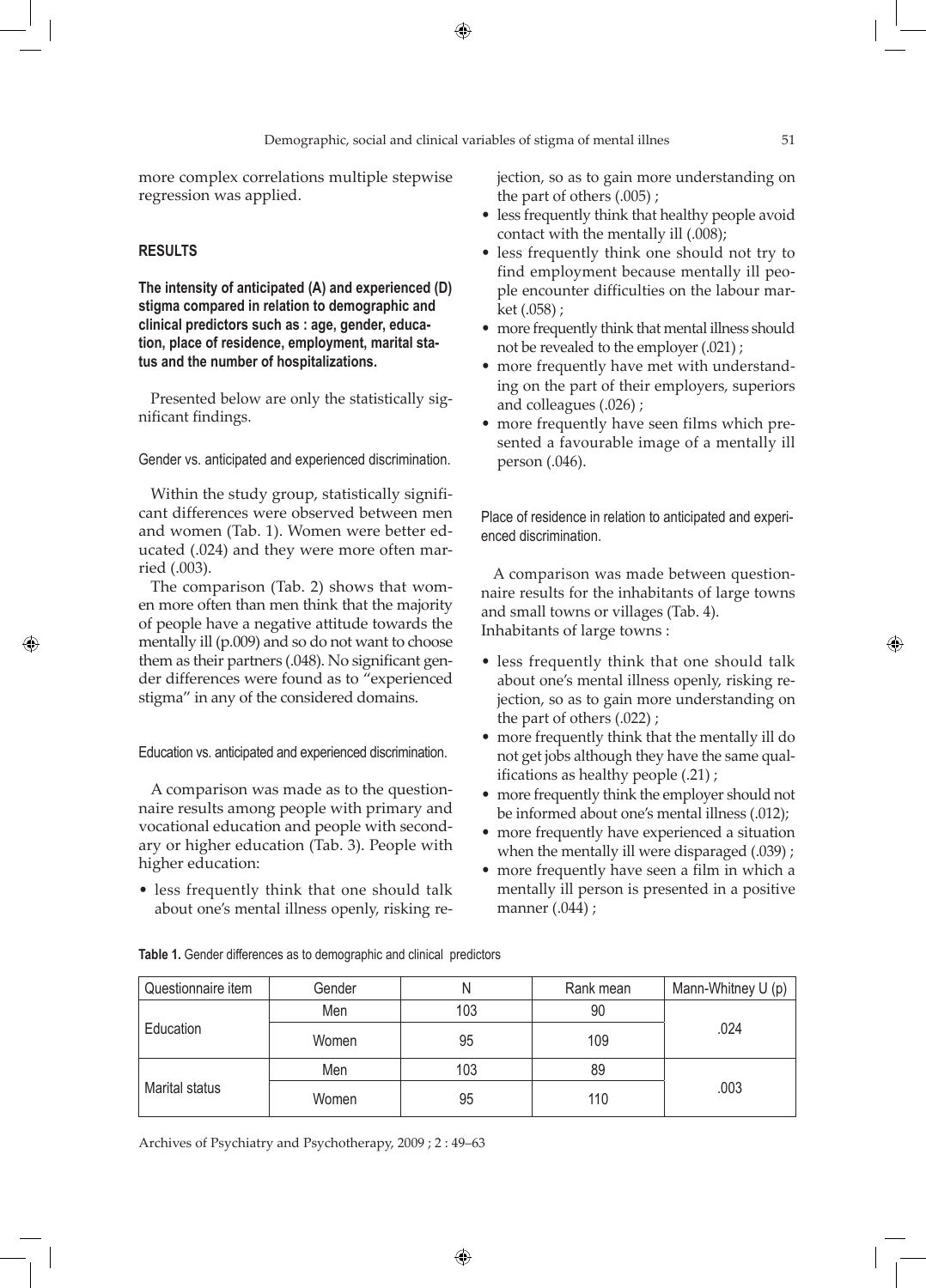# 52 Andrzej Cechnicki, Anna Bielańska

 $\bigoplus$ 

**Table 2.** Gender differences in anticipation of stigma

| Questionnaire item                                      | Gender | Ν   | Rank mean | Mann-Whitney U (p) |
|---------------------------------------------------------|--------|-----|-----------|--------------------|
| I think the majority of people have a negative attitude | Men    | 103 | 109       |                    |
| towards the mentally ill $(A - item 1)$                 | Women  | 95  | 89        | .009               |
| I think the majority of people do not want to have      | Men    | 103 | 106       | .048               |
| a mentally ill person as their partner $(A - item 10)$  | Women  | 95  | 92        |                    |

**Table 3.** Relationship between education and anticipated & experienced stigma

| Questionnaire item                                                                        | Education  |     | Rank<br>mean | Mann-Whitney<br>$U - (p)$ |
|-------------------------------------------------------------------------------------------|------------|-----|--------------|---------------------------|
| 1. Should one inform others about mental illness? (A – item 4)                            |            | 75  | 86           |                           |
|                                                                                           | Sec/Higher | 124 | 109          | .005                      |
| 2. Do healthy people avoid contact with the mentally ill? $(A - item 5)$                  |            | 75  | 87           | .008                      |
|                                                                                           |            | 124 | 108          |                           |
| 3. Should mentally ill people try to find employment? (A – item 8)                        | Prim/Voc   | 74  | 89           | .058                      |
|                                                                                           | Sec/Higher | 122 | 104          |                           |
| 4. Should the mentally ill inform the employer about their illness? (A – item 9)          | Prim/Voc   | 75  | 88           | .021                      |
|                                                                                           | Sec/Higher | 123 | 107          |                           |
| 5. Have you ever met with understanding in the workplace? $(D - item 24)$                 | Prim/Voc   | 65  | 90           | .026                      |
|                                                                                           | Sec/Higher | 97  | 76           |                           |
|                                                                                           | Prim/Voc   | 67  | 100          | .046                      |
| 6. Have you ever seen a mentally ill person favourably presented in a film? (D - item 35) | Sec/Higher | 114 | 86           |                           |

**Table 4.** Questionnaire results for inhabitants of large towns and small towns or villages

| Questionnaire item                                    | Place<br>of residence | N   | Rank mean | Mann-Whitney U (p) |
|-------------------------------------------------------|-----------------------|-----|-----------|--------------------|
| 1. Should one inform others about mental illness?     | Small                 | 74  | 88        |                    |
| $(A - item 4)$                                        | Large                 | 124 | 106       | .022               |
| 2. Should mentally ill people try to find employment? | Small                 | 73  | 109       | .021               |
| $(A - item 6)$                                        | Large                 | 124 | 92        |                    |
| 3. Should the mentally ill inform the employer about  | Small                 | 73  | 111       |                    |
| their illness? $(A - item 7)$                         | Large                 | 124 | 92        | .012               |
| 4. Have you ever experienced a situation when         | Small                 | 70  | 101       |                    |
| the mentally ill were disparaged? $(B - item 31)$     | Large                 | 114 | 87        | .039               |
| 5. Have you ever seen a mentally ill person           | Small                 | 65  | 99        |                    |
| favourably presented in a film? $(B - item 35)$       | Large                 | 115 | 85        | .044               |

Marital status in relation to anticipated and experienced discrimination.

Various aspects of discrimination were compared for married people vs. single or separated people (Tab. 4).

What is statistically significant (p .02) is that married people less frequently think the general public blames the mentally ill for their illness. Also, married people less frequently experienced a situation when their insurance application was rejected (p .05).

◈

Number of hospitalizations in relation to anticipated and experienced stigma.

Questionnaire results were compared for patients with a smaller number (up to 4 times)

Archives of Psychiatry and Psychotherapy, 2009 ; 2 : 49–63

♠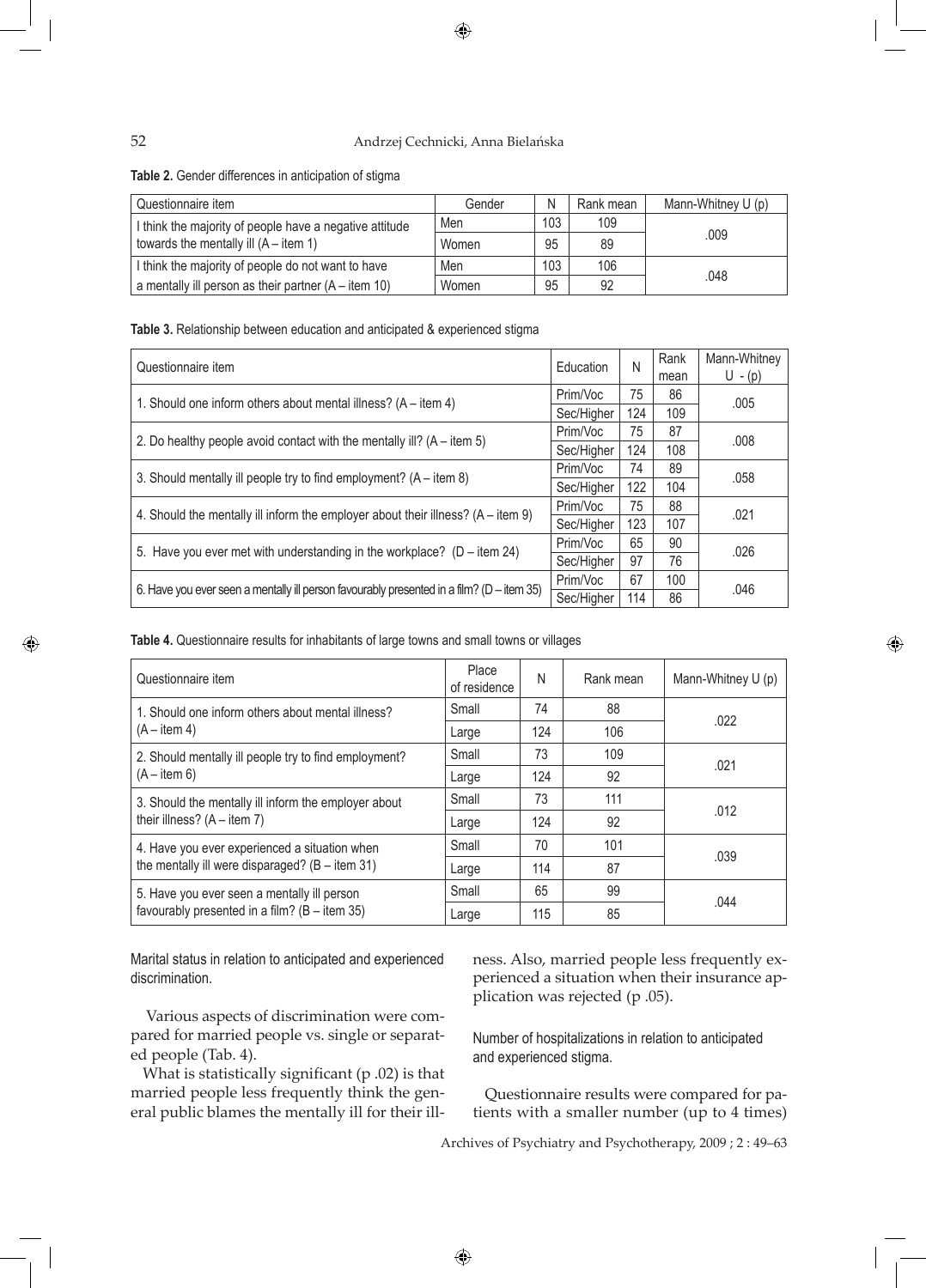and a higher number (more than 4 times) of hospitalizations (Tab. 6). Those who have had more hospitalizations :

- less frequently think that people blame the mentally ill for their illness (.016) ;
- more frequently feel rejected by their family members, psychiatrists, or employees of the health service ;
- more frequently have had their job application rejected when they revealed their mental illness ;
- more frequently have seen a film in which mentally ill people are shown in a negative way ;
- more frequently have experienced a situation when their rehabilitation application was rejected.

In the first stage of our research, having compared the groups it was found out that a more

♠

intense subjective sense of rejection is connected with the female gender, lower education, living in a large town and a higher number of hospitalizations, which is indicative of the severity of the course of illness.

During the next stage, it was investigated whether the obtained relationships were not influenced by other variables.

# **II. Relationships between social, demographic and clinical predictors and anticipated and experienced stigma.**

In order to assess the relationships between social, demographic and clinical predictors and anticipated or experienced stigma, while

| Table 5. Subjective experience of stigma as related to marital status |  |
|-----------------------------------------------------------------------|--|
|                                                                       |  |

| Questionnaire item                                                 | Marital status | N   | Rank mean | Mann-Whitney U (p) |
|--------------------------------------------------------------------|----------------|-----|-----------|--------------------|
|                                                                    | married        | 53  | 112       |                    |
| Considering the mentally ill guilty of their illness (A – item14d) | single         | 143 | 93        | .02                |
|                                                                    | married        | 27  | 62        |                    |
| Experience of rejected insurance application $(B - item 37)$       | single         | 85  | 54        | .05                |

**Table 6.** Number of hospitalizations as related to anticipated and experienced discrimination

| Questionnaire item                                                            | Number of<br>N<br>hospitalizations |    | Rank mean | Mann-Whitney<br>U(p) |  |
|-------------------------------------------------------------------------------|------------------------------------|----|-----------|----------------------|--|
|                                                                               | Up to $4$                          | 94 | 83        |                      |  |
| Blaming the mentally ill for their illness (A – item14d)                      | More than 4                        | 88 | 101       | .016                 |  |
|                                                                               | Up to $4$                          | 95 | 102       |                      |  |
| Experience of "general" rejection (B - item 21)                               | More than 4                        | 87 | 80        | .001                 |  |
|                                                                               | Up to $4$                          | 81 | 88        |                      |  |
| Experience of rejection by a family member $(B - item 22a)$                   | More than 4                        | 77 | 71        | .007                 |  |
|                                                                               | Up to $4$                          | 79 | 80        |                      |  |
| Experience of rejection by psychiatrists (B - item 22e)                       | More than 4                        | 72 | 71        | .021                 |  |
|                                                                               | Up to $4$                          | 71 | 75        |                      |  |
| Experience of rejection by health service employees (B-item 22h)              | More than 4                        | 68 | 65        | .016                 |  |
| Experience of rejection of a job application when mental illness              | Up to $4$                          | 58 | 73        |                      |  |
| was revealed $(B - item 29)$                                                  | More than 4                        | 73 | 61        | 0.40                 |  |
|                                                                               | Up to $4$                          | 77 | 86        |                      |  |
| A negative presentation of the mentally ill in a feature film $(B - item 33)$ | More than 4                        | 79 | 72        | .024                 |  |
|                                                                               | Up to $4$                          | 68 | 72        |                      |  |
| Experience of a rejected rehabilitation application $(B - item 39)$           | More than 4                        | 70 | 67        | .025                 |  |

Archives of Psychiatry and Psychotherapy, 2009 ; 2 : 49–63

◈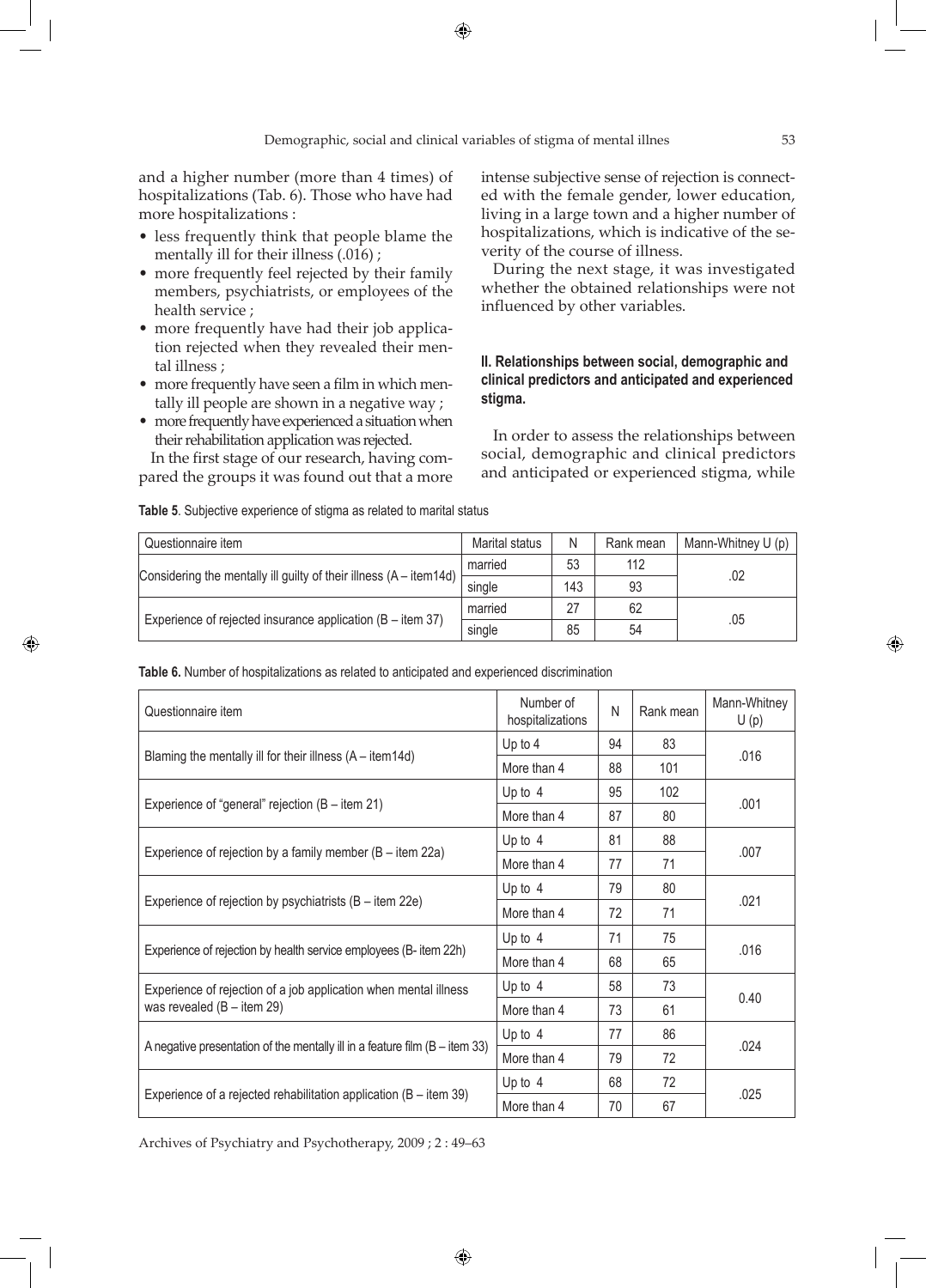controlling for the remaining variables, forward stepwise regression was applied. Firstly, it was checked whether these predictors explain a statistically significant part of anticipated or experienced stigma, i.e. the variance of the dependent variable; in other words, whether they show any relationship with the dependent variable. The following predictors were subsequently examined: gender, age, education, marital status, current employment and housing, place of residence, type of received mental treatment, number of hospitalizations. Their influence on the indicators of anticipated stigma (questions  $1 - 20$  in part A), and on the indicators of experienced stigma (questions  $21 - 40$ , part B) was assessed.

In the assessment of the influence on anticipated stigma, significant results were obtained for two dependant variables (stigma indicators): average negative belief concerning employment and average negative belief concerning institutions. Respectively, with regard to experienced stigma, such dependant variables were: rejection, care, experiences connected with employment and experiences connected with positive and negative images of mentally ill people in the media.

In relation to other indicators of anticipated stigma (such as interpersonal relationships, partnership, negative beliefs concerning the mentally ill) and experienced stigma (the experience of understanding, the experience of breaking contacts because of mental illness, and the experience of discrimination by institutions), forward stepwise regression did not render any statistically significant results.

The range of the variance of the dependent variables (stigma indicators) was calculated as the semi-partial correlation raised to the second power. The last stage of the research involved an analysis of correlations between anticipated and experienced stigma.

Relationships of social, demographic and clinical predictors with anticipated stigma

The significant predictor for "negative beliefs concerning employment" (*F*(1.178) = 4.97;  $p$  < 0.027) turned out to be "the place of residence", accounting for 272% of the variance of the dependent variable, i.e. negative beliefs concerning employment (Tab. 7)**.**

♠

| Predictor          |         | beta    | $r^2$ * 100% |         |         |
|--------------------|---------|---------|--------------|---------|---------|
| Constant           | 2.96    |         |              | 20.09   | < 0.001 |
| Place of residence | $-0.08$ | $-0.16$ | 2.72         | $-2.23$ | 0.027   |

**Table 7.** Relationships of social, demographic and clinical predictors with anticipated stigma in the workplace

The subjects living in large towns more frequently stated that the mentally ill have a more difficult situation on the labour market and are excluded from it.

The significant predictor for the dependent variable named "belief about impaired access to public institutions" (indicator of structural discrimination; *F*(1.177) = 12.60; p < 0.001) was subjects' age, which accounted for 6.65% of the variance (Tab. 8.).

**Table 8.** Relationships of social, demographic and clinical predictors with anticipated stigma in public institutions (average negative belief concerning institutions)

| Predictor |         | beta    | $r^2$ * 100% |         |         |
|-----------|---------|---------|--------------|---------|---------|
| Constant  | 3.83    |         |              | 11.59   | < 0.001 |
| Age       | $-0.03$ | $-0.26$ | 6.65         | $-3.55$ | < 0.001 |

Older people more frequently claimed that the mentally ill have a more difficult access to institutions.

# **Relationships of social, demographic and clinical predictors with the experienced stigma**

 The significant predictor for "the experience of rejection in interpersonal relationships"

Archives of Psychiatry and Psychotherapy, 2009 ; 2 : 49–63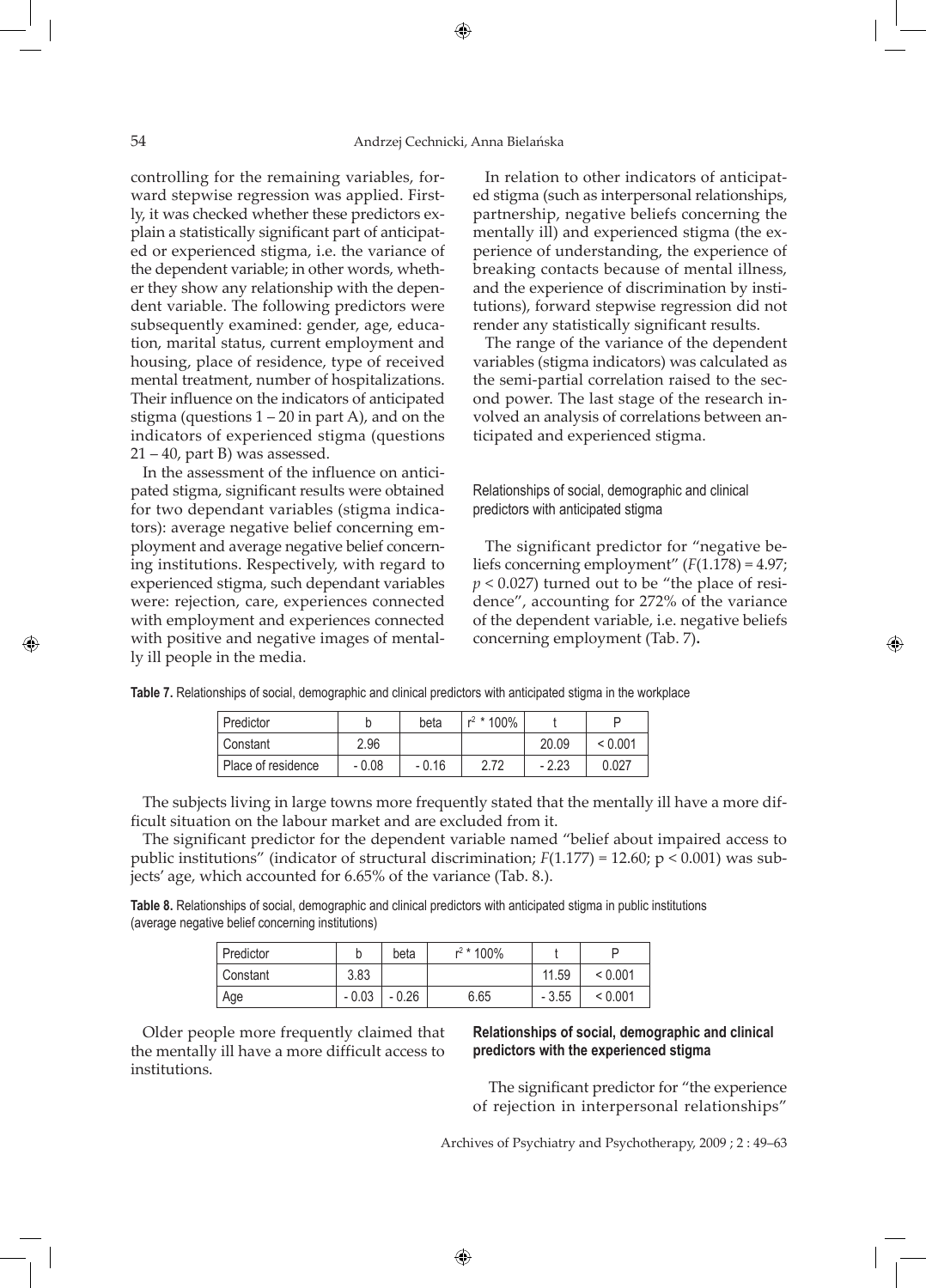(*F*(1.166) = 5.08 ; *p* < 0.025) is the number of hospitalizations, accounting for 2.95% of the variance (Tab. 9).

Those who had been more often hospitalized, more frequently experienced rejection.

The significant predictor for "the experience of care" was the number of previous hospitalizations  $(F(1.168) = 4.59; p < 0.034)$ , accounting for 2.66% of the variance of the dependent variable, that is the average experience of being taken care of by others (Tab. 10).

**Table 9.** Relationship of social, demographic and clinical predictors with the experience of rejection in relationships (average negative experience)

| Predictor                  |      | beta | $r^2$ * 100% |      |         |
|----------------------------|------|------|--------------|------|---------|
| Constant                   | 0.23 |      |              | 6.84 | < 0.001 |
| Number of hospitalizations | 0.01 | 0.17 | 2.95         | 2.25 | 0.025   |

**Table 10.** Relationships of social, demographic and clinical predictors with the "experience of being taken care of in interpersonal relationships"

| Predictor                  |      | beta | r <sup>2</sup> * 100% |       |         |
|----------------------------|------|------|-----------------------|-------|---------|
| Constant                   | 0.40 |      |                       | 10.13 | < 0.001 |
| Number of hospitalizations | 0.01 | 0.16 | 2.66                  | 2.14  | 0.034   |

Just as they experienced more rejection, those who had been hospitalized more often also more frequently experienced care of other people.

The significant predictor which was related to "experiencing stigma while seeking employment"  $(F(1.127) = 7.02; p < 0.009)$  was the number of hospitalizations, accounting for 5.24% of the variance of the dependant variable (average negative experience of revealing mental illness while getting a job) (Tab. 11).

**Table 11.** Relationship of social, demographic and clinical predictors with the experience of stigma in the workplace

| Predictor                  |      | beta | $r^2$ * 100% |         |         |
|----------------------------|------|------|--------------|---------|---------|
| Constant                   | 0.29 |      |              | $4.7^4$ | < 0.001 |
| Number of hospitalizations | 0.02 | 0.23 | 5.24         | 2.65    | 0.009   |

Those who had been more frequently hospitalized, more often claimed that they did not get a job because of their mental illness.

⊕

For "the experience of a negative media image of a mentally ill person" the significant predictor was current professional activity (*F (*1.163) = 7.28 ; *p* < 0.008), which accounted for 4.28% of the variance (Tab. 12).

Those who are unemployed or receive disability benefit more frequently noticed a negative image of a mentally ill person in the media.

 Two predictors explained the variance of "experiencing a positive media image of a mentally ill person", that is: education (*F*(2.172)  $= 4.82$ ;  $p < 0.009$ ) and the number of hospitalizations  $(F(2.172) = 4.82; p < 0.009)$ , accounted for 5.68% of the variance of (Tab. 13).

**Table 12.** Relationship of social, demographic and clinical predictors with the experience of a negative media image of a mentally ill person

| Predictor              |         | beta    | $r^2$ * 100% |         |       |
|------------------------|---------|---------|--------------|---------|-------|
| Constant               | 0.75    |         |              | 7.53    | 0.001 |
| Professional activity* | $-0.19$ | $-0.21$ | 4.28         | $-2.70$ | 0.008 |

*\* Professional activity is the activity of people who work full- or half-time or get vocational education.*

Archives of Psychiatry and Psychotherapy, 2009 ; 2 : 49–63

♠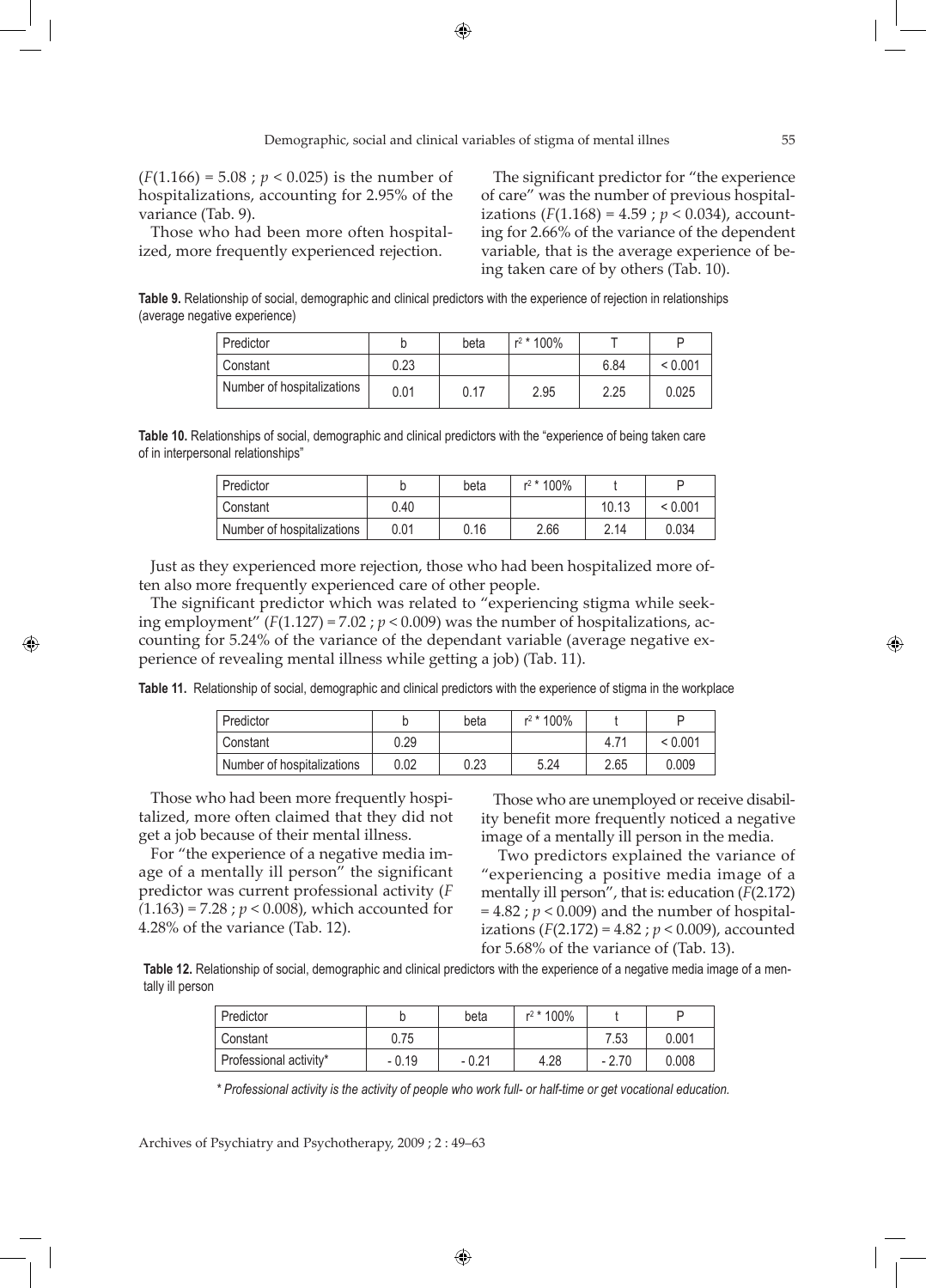56 Andrzej Cechnicki, Anna Bielańska

⊕

| Table 13. Relationship of social, demographic and clinical predictors with the experience of a positive media image |  |  |  |
|---------------------------------------------------------------------------------------------------------------------|--|--|--|
| of a mentally ill person                                                                                            |  |  |  |

| Predictor                  | b    | beta | $r^2$ * 100% |      |       |
|----------------------------|------|------|--------------|------|-------|
| Constant                   | 0.37 |      |              | 3.45 | 0.001 |
| Education                  | 0.04 | 0.18 | 3.06         | 2.36 | 0.019 |
| Number of hospitalizations | 0.01 | 0.16 | 2.62         | 2.18 | 0.031 |

People who were better educated and those who had been less often hospitalized more frequently perceived the media image of a mentally ill person as a positive one.

Summing up the findings of the second stage of our research, one can state that of the investigated social, demographic and clinical predictors only "older age" and "living in a large town" account for the stigma anticipated by the surveyed, though to a limited extent. As to the experience of stigma caused by mental illness, it is intensified, also to a limited but significant extent, by better education, lack of employment, and a higher number of previous hospitalizations. So, every one of the studied areas of stigmatisation is connected with a different constellation of factors, and more advanced analyses do not show any relationship between gender and the indicators of anticipated or experienced stigma in our research.

# **III. The relationship between anticipated and experienced stigma**

 The next stage of research pertained to the influence of anticipated stigma on experienced stigma. The indicators of anticipated stigma (part A of the questionnaire, questions 1-20) were used as the prognostic factors. Initially,

it was checked whether all the prognostic factors account for a statistically significant part of the variance of the dependant variable, in other words, whether these predictors are at all correlated with the dependent variable (i.e. indicators of experienced stigma, part B of the questionnaire, questions  $21 - 40$ ).

 Described below are the significant results of stepwise regression analysis for the indicators of experienced stigma such as the experience of rejection in interpersonal contacts, of breaking contact, the experience of care, of an unpleasant situation in interpersonal contact, of a negative or positive media image of a mentally ill person and the experience of contact with institutions. As the prognostic factors the indicators of anticipated stigma in the following areas were used: interpersonal contacts, employment, partnership, opinions about the mentally ill and contacts with institutions. At the outset, it was checked whether all the prognostic factors account for a statistically significant part of the variance of the dependant variable.

⊕

 The predictor that accounted for 5% of the "experience of rejection" was the "belief about the impossibility of partnership with a mentally ill"  $(F(1.177) = 10.1; p = 0.002)$ .

**Table 14.** Relationship between anticipated stigma and the "experience of rejection"

| Predictor                                           |         | beta    | $r^2$ * 100% |         |         |
|-----------------------------------------------------|---------|---------|--------------|---------|---------|
| Constant                                            | 0.55    |         |              | 6.55    | < 0.001 |
| Belief about the impossibility<br>of being partners | $-0.08$ | $-0.23$ | 5.0          | $-3.18$ | 0.002   |

⊕

Those who were more strongly convinced that mentally ill people cannot be partners for healthy people experienced rejection less frequently (Tab. 14).

The significant predictor  $(F(1.172) = 5.28)$ ;  $p = 0.023$ ), accounting for 7% of the variance of the "experience of breaking contact because of mental illness", was the anticipation of difficulty in contact (Tab. 15).

Archives of Psychiatry and Psychotherapy, 2009 ; 2 : 49–63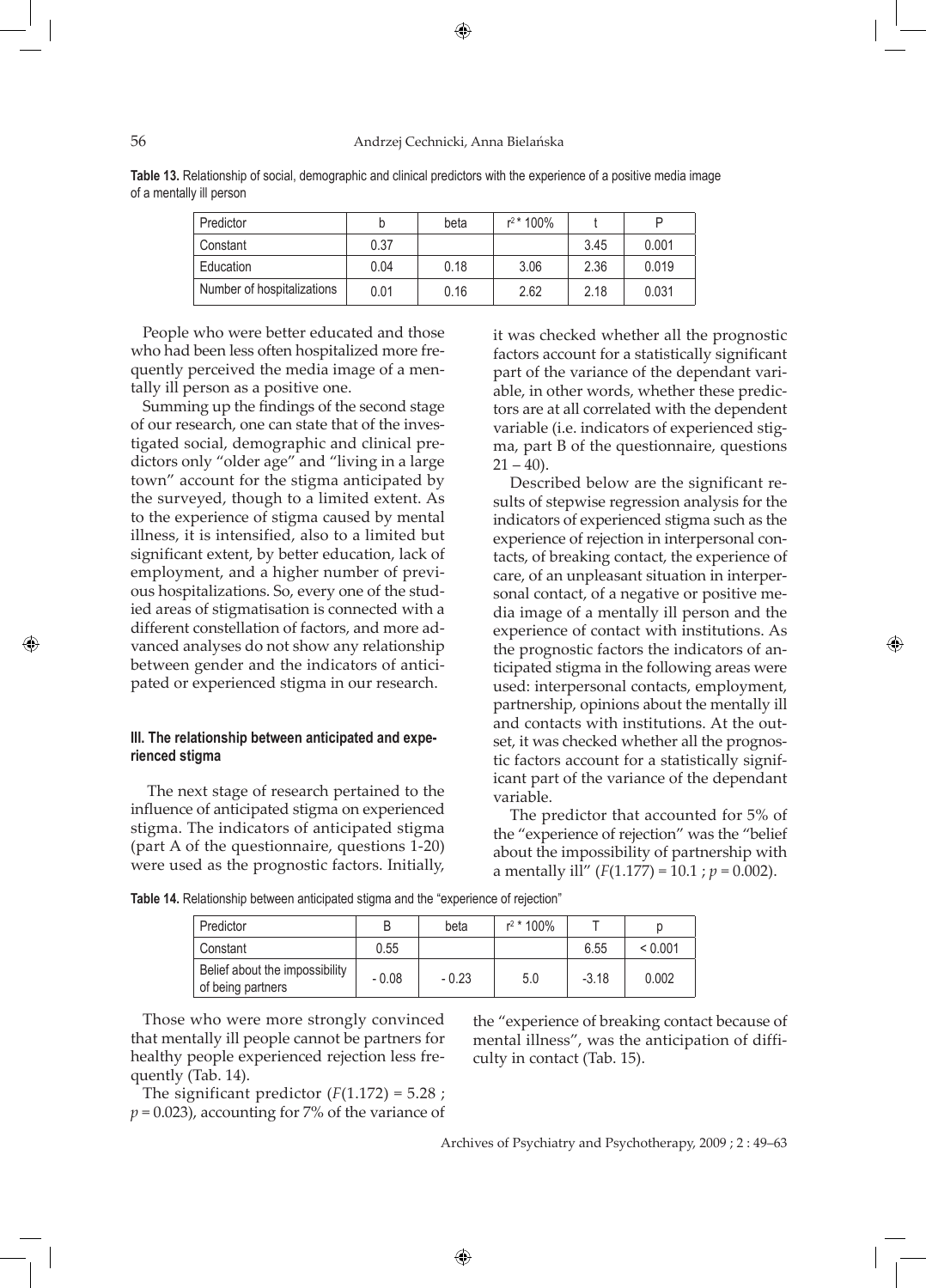Demographic, social and clinical variables of stigma of mental illnes 57

**Table 15.** Relationship between anticipated stigma and the "experience of breaking contact because of mental illness"

| Predictor                                                                      |      | beta | $r^2$ * 100% |      |         |
|--------------------------------------------------------------------------------|------|------|--------------|------|---------|
| Constant                                                                       | 0.18 |      |              | 2.35 | < 0.001 |
| Belief about the mentally ill as having<br>difficulty in interpersonal contact | 0.11 | 0.26 | 7.0          | 3.68 | 0.023   |

Those who were convinced that mentally ill people have difficulty in interpersonal contacts more frequently experienced a situation when the contact was broken.

The significant predictor  $(F(1.179) = 13.56)$ ; *p* < 0.001), accounting for 7% of the variance of

the "experience of care", was the belief that mentally ill people experience difficulty of contact in interpersonal relationships (Tab. 16).

| Table 16. Relationship between anticipated stigma and the experience of care in a relationship |  |  |  |  |  |
|------------------------------------------------------------------------------------------------|--|--|--|--|--|
|                                                                                                |  |  |  |  |  |

| Predictor                                           | b    | beta | $r^2$ * 100% |      | P       |
|-----------------------------------------------------|------|------|--------------|------|---------|
| Constant                                            | 0.18 |      |              | 2.35 | 0.020   |
| Belief about difficulty<br>in interpersonal contact | 0.11 | 0.26 | 7.0          | 3.68 | < 0.001 |

Those who thought the mentally ill have difficulty in interpersonal contacts more often experienced care in a relationship.

The significant predictor  $(F(1.184) = 13.18)$ ; p < 0.001) of the indicator named "an unpleas-

⊕

ant experience in interpersonal contacts" was the belief about limited opportunities of employment. It accounts for 7% of the variance of the dependent variable (Tab. 17).

**Table 17.** Relationship between anticipated stigma and "an unpleasant situation experienced in interpersonal relationships"

| Predictor                                          |         | beta    | $r^{2*}$ 100% |         |              |
|----------------------------------------------------|---------|---------|---------------|---------|--------------|
| Constant                                           | 0.95    |         |               | 10.27   | < 0.001      |
| Belief about limited employment<br>' opportunities | $-0.12$ | $-0.26$ | 7.0           | $-3.63$ | ${}_{0.001}$ |

Those who thought the mentally ill encounter limitations on the labour market more often reported an unpleasant situation in interpersonal relationships.

 The constellation of three predictors: belief about a limited access to institutions, belief

about limited employment opportunities and belief about the impossibility of partnership (*F*(3.171) = 8.81 ; *p* < 0.001), account for 13.6% of the variance of the dependent variable, i.e. "an experience of a negative media image of a mentally ill person" (Tab. 18).

**Table 18.** Relationship between anticipated stigma and "the experience of a negative media image of a mentally ill person"

| Predictor                                                           | b       | <b>Beta</b> | $r^2$ * 100% |         | P       |
|---------------------------------------------------------------------|---------|-------------|--------------|---------|---------|
| Constant                                                            | 0.78    |             |              | 5.88    | < 0.001 |
| Belief about impaired access to institutionally<br>granted benefits | $-0.10$ | $-0.27$     | 5.8          | $-3.39$ | 0.001   |
| Belief about fewer employment opportunities                         | $-0.12$ | $-0.23$     | 4.6          | $-3.63$ | 0.003   |
| Belief about the impossibility of partnership                       | 0.10    | 0.20        | 3.2          | 0.01    | 0.013   |

Archives of Psychiatry and Psychotherapy, 2009 ; 2 : 49–63

◈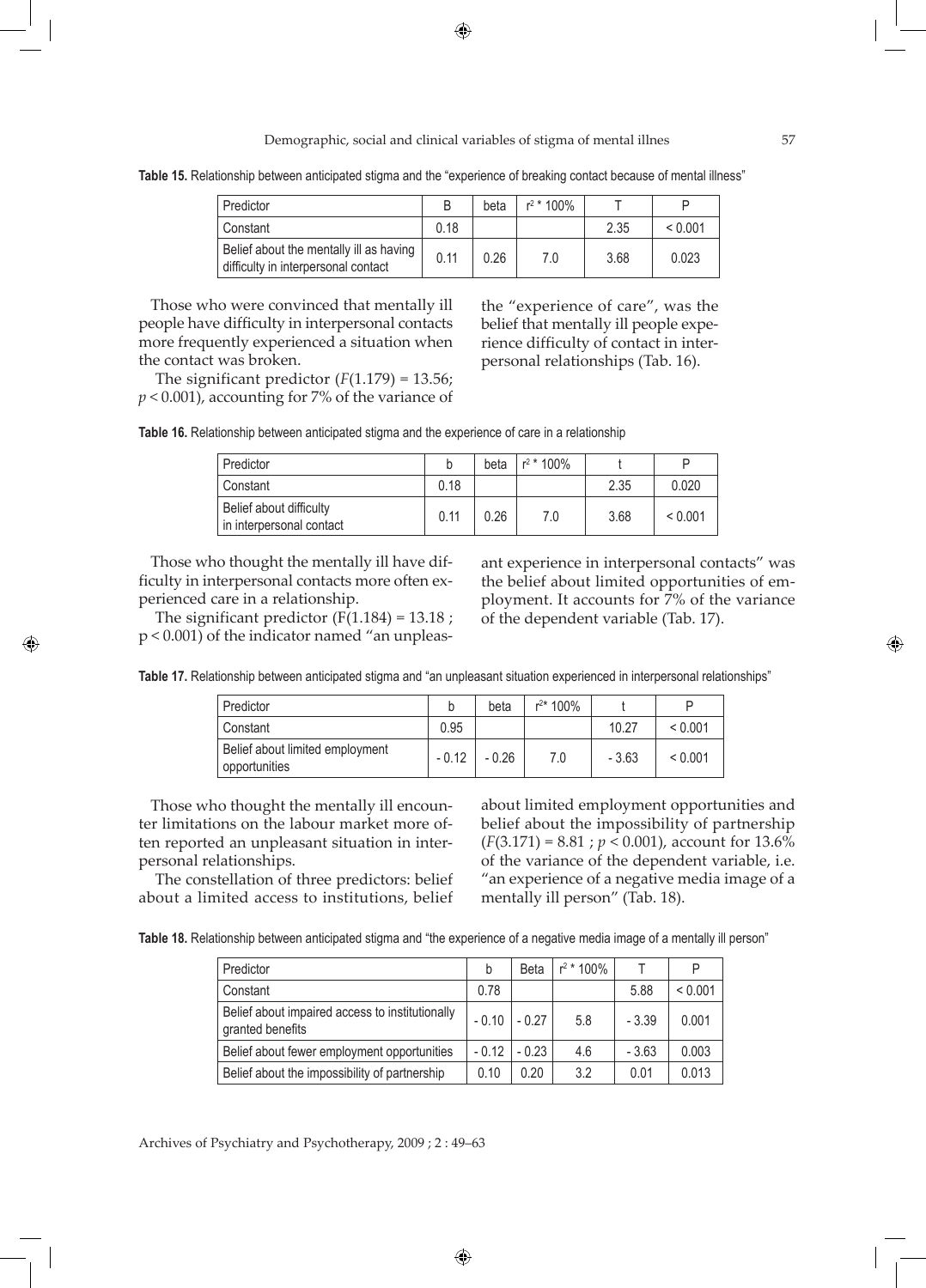# 58 Andrzej Cechnicki, Anna Bielańska

Those respondents who more often stated that the mentally ill have a restricted access to the benefits that are distributed institutionally, that they encounter more difficulties on the labor market and that they cannot have relationships with healthy people more often reported that the media present a negative image of mentally ill persons.

 Another significant predictor (*F*(1.182) = 7.75 ;  $p = 0.006$ ), accounting for 4.1% of the variance of "an experience of a positive media image of a mentally ill person", was the belief about a negative stereotype pervading contacts with the mentally ill (Tab. 19).

|  |  | Table 19. Relationship between anticipated stigma and the experience of a positive media image of a mentally ill person |
|--|--|-------------------------------------------------------------------------------------------------------------------------|
|  |  |                                                                                                                         |

| Predictor                                                                                             | B    | beta | $r^2$ * 100% |      |         |
|-------------------------------------------------------------------------------------------------------|------|------|--------------|------|---------|
| Constant                                                                                              | 0.41 |      |              | 4.49 | < 0.001 |
| Belief about negative stereotypes<br>in interpersonal contacts of mentally ill<br>with healthy people | 0.10 | 0.20 | 4.1          | 2.78 | 0.006   |

The less frequent was the respondents' opinion that contacts between mentally ill and healthy people are marked by negative stereotypes, the more frequently they reported a positive media image of a mentally ill person.

⊕

The significant predictor  $(F(1.169) = 13.55)$ ; *p* < 0.001), accounting for 7.3% of the variance of the dependent variable named "impaired contact with institutions" was the belief about the restricted access to the benefits granted by those institutions (Tab. 20).

♠

**Table 20.** Relationship between anticipated stigma and the "experienced difficulties in contacts with institutions"

| Predictor                                       |         | beta    | $r^2$ * 100% |         |         |
|-------------------------------------------------|---------|---------|--------------|---------|---------|
| l Constant                                      | 0.23    |         |              | 5.60    | < 0.001 |
| Belief about impaired access<br>to institutions | $-0.05$ | $-0.27$ | 7.3          | $-3.68$ | < 0.001 |

Those respondents who claimed that the mentally ill have restricted access to benefits distributed by institutions more frequently reported difficulty in contact with institutions.

 This part of the research seeking the relationship between anticipated and experienced discrimination shows that a limited but significant part of experienced stigma may be explained by the anticipation of stigma, especially by the beliefs that contacts with mentally ill people are marked by negative stereotypes and therefore hindered, that the mentally ill have limited job opportunities, that it is impossible for a mentally ill person to be a partner of a healthy person, that the mentally ill have restricted access to benefits granted by institutions.

### **Comments on the findings and discussion**

The purpose of the study was (i) to assess the stigma which was anticipated and experienced by people suffering from schizophrenia and undergoing treatment in various mental health institutions in the Malopolska region; (ii) to analyse internal relationships between selected demographic and clinical predictors; and (iii) to analyse their influence on the obtained results. The study group included mostly older patients who have been ill for many years and have got a wide range of experiences in their contact with mental health services. The findings from inter-group comparisons show that the sense of stigmatization is stronger in women, in people who have primary or vocational education, in those who live in large towns and in those who were more often hospitalized, which is an indicator of the severity of their illness.

**Women**, as compared to men, are better educated, have a wider professional experience, and they are more often married. The described gender differences, implying better so-

Archives of Psychiatry and Psychotherapy, 2009 ; 2 : 49–63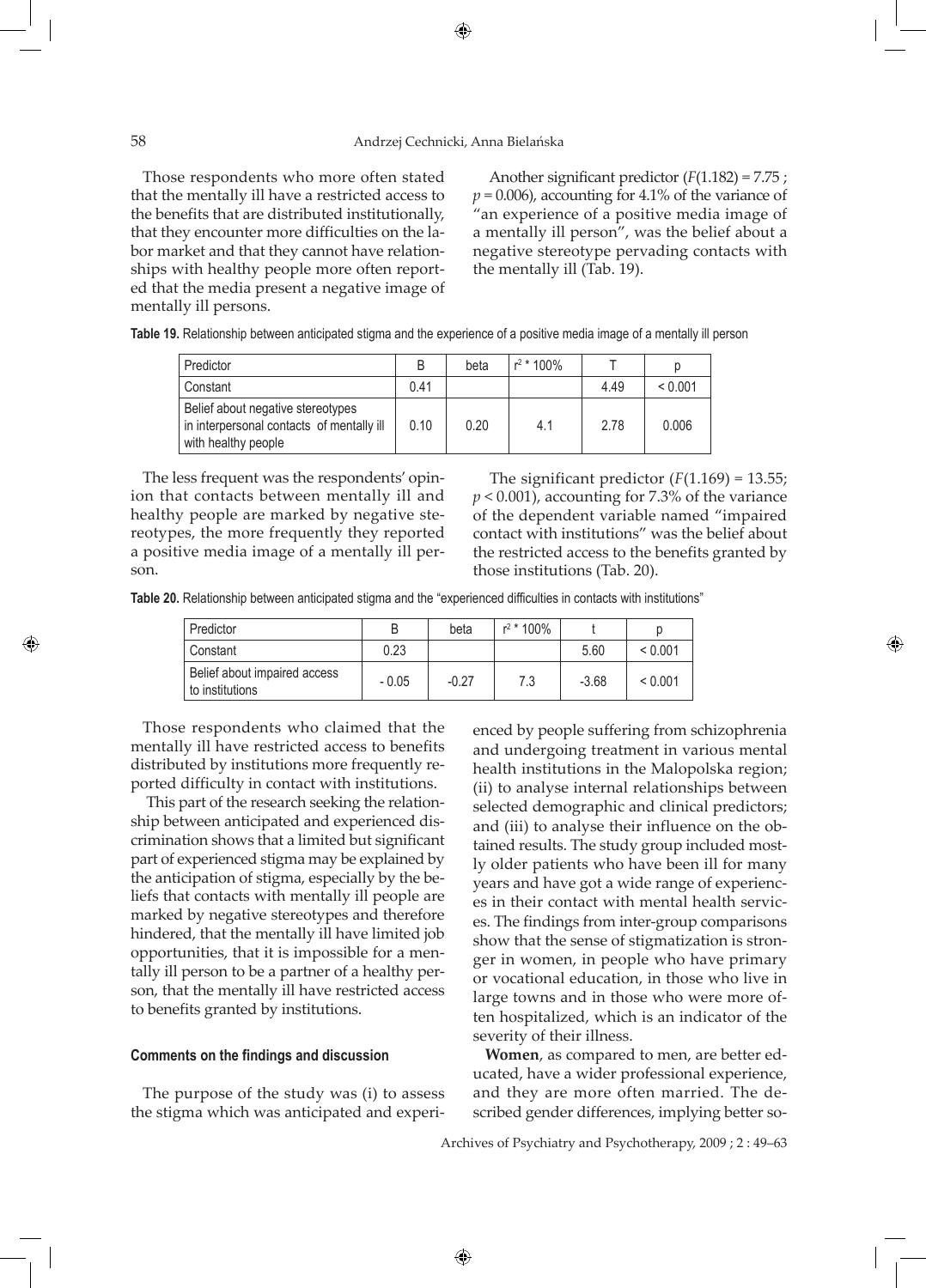cialization connected with the age at the onset of the illness [11, 12], are observed throughout the years of living with the illness. Gender comparisons show that women feel the stigma more intensely. This may stem from the fact that women ascribe a great value to a relationship, having a partner and children. In our research, women more often than men stated that healthy people do not want to have a relationship with a person who has suffered from mental illness. The research conducted by Thara et al. [13] in India shows that for women forming and maintaining their marriage is a key value in life. They surveyed 76 women diagnosed with schizophrenia and enquired how much the foundering of their marriage, doubling the burden of their diagnosis of schizophrenia, was the cause of their discrimination by the local community. The hypothesis was confirmed: for those women separation was as much a disgrace as their diagnosis. The majority of them still hoped that their husbands, their partners would return to them. It seems that differences between studies are resulting from a cultural factor: the meaning of the institution of marriage. Working in a different cultural milieu, Camp, Finley and Lyons [5] obtained different results. They researched a relationship between low self-esteem and the resulting stigma in 10 chronically ill women. An important factor influencing self-esteem proved to be an individual understanding of a woman's social role and its impact on her self-image. The surveyed women accepted their problems with mental health and dismissed a negative stereotype of a mentally ill person, striving to contradict that stereotype. Obviously, cultural differences are pivotal in research on stigma. However, the next stage of research, during which stepwise regression analysis was applied, did not corroborate the notion that gender influences the subjective sense of stigma.

⊕

**Education** is a predictor that throughout the years of suffering from schizophrenia may have an impact even on those treatment outcomes that are distant in time. Comparisons between groups lead to the conclusion that people with higher education have better strategies of coping with the illness, have better social skills of prudent camouflage, they tend to

Archives of Psychiatry and Psychotherapy, 2009 ; 2 : 49–63

conceal their illness, also to protect themselves from the employer on the free labour market. They tend rather not to speak openly about their illness so as to avoid the stigma and potential rejection. At the same time, they think healthy people do not shun them, that one should work despite mental illness, and they more often meet with friendly attitudes in the workplace. Additionally, they more often notice a positive media image of a mentally ill person. Education proves to be a significant factor both in simple comparisons between groups and in stepwise regression analysis.

Those who live in **large towns** are more often convinced the attitudes of the general public are critical and dismissive. That is the conclusion from inter-group comparisons and from stepwise regression analysis concerning the factors that influence anticipation of stigma in employment. The belief that mental illness excludes one from the labour market is the reason why inhabitants of large towns more often hide the fact they are ill. For the mentally ill, employment is a primary indicator of their return to the community [12, 15], and the difficulties involved are obvious. Yet, as the same respondents admit, they more often see a positive representation of a mentally ill person in the media. A possible explanation is that a smaller community (a small town or a village) may accept more easily a mentally ill person on condition that this community upholds the cultural model of caring for somebody who is weaker or different, but still belongs to the community. Larger towns are more anonymous communities and have weaker local bonds, so a weaker or different person may be perceived as a stranger and rejected. Whether this is precisely the case in Poland should be more deeply investigated in current sociological research. For instance Germany, where Angermeyer's results proved to the contrary [16], appears to be quite dissimilar. There, respondents who live in small towns more often anticipated discrimination than people who live in large towns, although the level of experienced discrimination was the same. The significance of a small local community and its advantages over anonymous large towns were convincingly presented by Klaus Dörner. He enumerated the assets of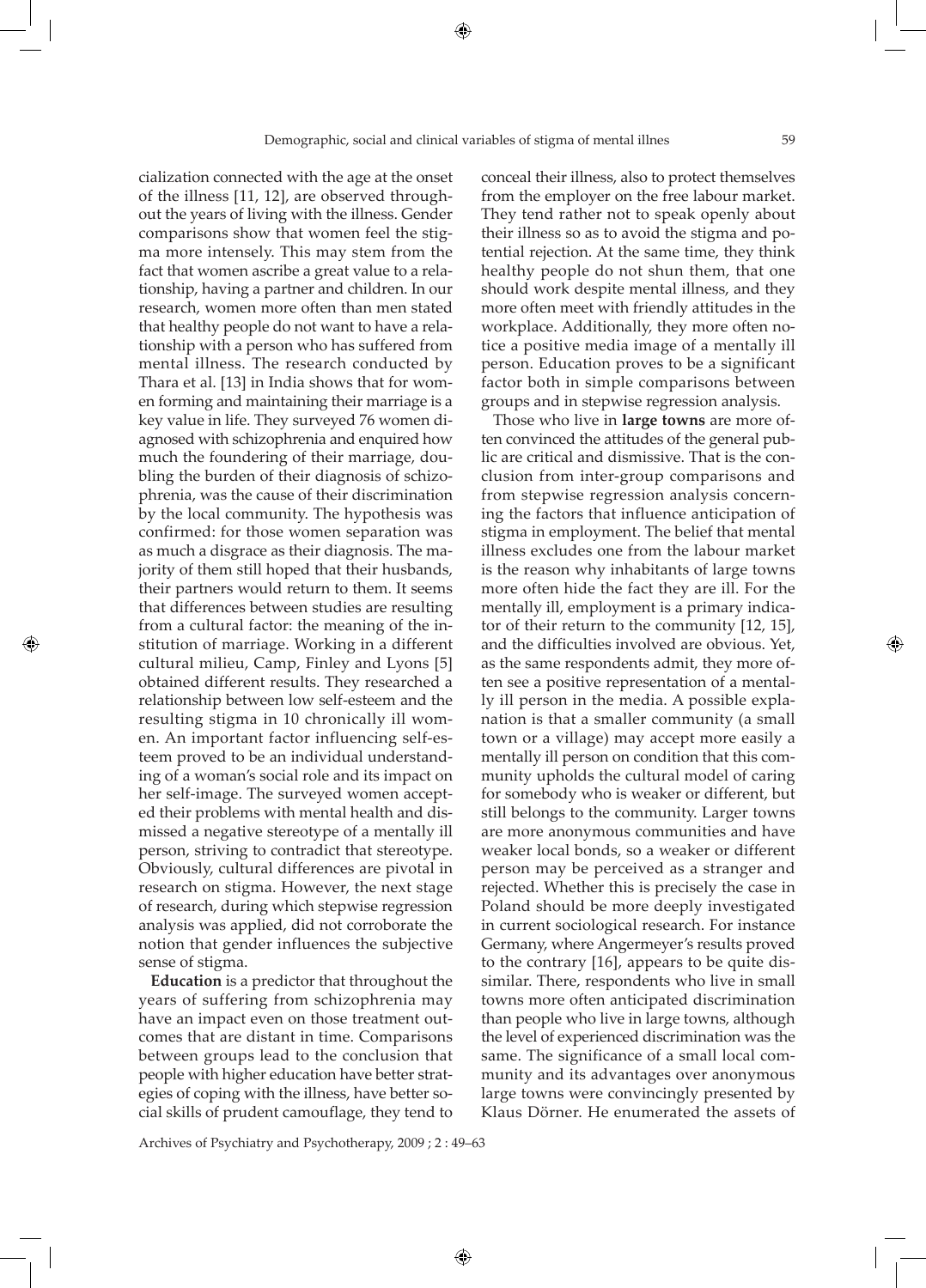"rural psychiatry" and stated that the therapeutic culture of a large town, which was predominant in the past century, has to undergo now, so to speak, its own therapy since it had forgotten the traditions and values cherished by small local communities [17].

Other findings show that a more severe course of the illness, as indicated by a **higher number of hospitalizations**, involves a more intense experience of stigma. In this respect, the results obtained through inter-group comparison and through stepwise regression analysis are convergent. First of all, the more severely ill are more frequently rejected, both by their relatives and by psychiatrists and the national health service. A particularly painful finding is the rejection by psychiatrists, demonstrated also in international research [18]. Similarly, Ertugrul and Ulug's study[19] showed a correlation between stigmatization as experienced by the mentally ill and the intensity of psychopathological symptoms and more severe course of the illness. In particular, severe depression, hallucinations, suspiciousness as well as social and emotional withdrawal are the predictors of a more intensely perceived stigmatization. Also Thornicroft [18] found a correlation between experienced sigma and the frequency of contact with mental health service as an indicator of the severity of the illness.

American researchers, Dickerson et al. [20], working with a study group of 75 people diagnosed with schizophrenia, demonstrated a correlation between socio-economic conditions and the scope and intensity of sigma. These socio-economic conditions were assessed on the basis of the professional status of the patient's parent (the information was provided by the surveyed); the parents' professional status was correlated to a significant extent with the degree of discrimination - the higher the status, the stronger was the experience of discrimination. While interpreting the phenomenon, other authors quote Angermayer's opinion that a higher social and economic status makes patients more conscious of what they can lose or what they have just lost because of their mental illness [20, p. 152].

In our study, concerning the Małopolska region, those patients who were more often

hospitalized stress the problems on the labour market. They also think mental patients are discriminated by institutions. Similar results were obtained via analysis of the influence of demographic and clinical predictors on the experience of stigma. Those respondents who were more often hospitalized were also more often rejected and more often were refused job positions because of their mental illness. So a severe course of the illness, with many relapses, involves a strong sense of being rejected and the impossibility of finding employment. It seems that relapses and recurring re-hospitalizations take away hope and account for the self-stigma in people suffering from schizophrenia. The patients themselves think their place is on the margins of society. To overcome this stereotype is the most daunting challenge faced by the patients, their families and therapists.

Thornicroft et al. carried out comprehensive research embracing many centres and found a correlation between anticipated discrimination and experienced stigma. However, they did not assess the degree of influence [18] and just noted the presence of significant correlations.

⊕

The most important area of the respondents' negative experience are interpersonal relationships [10, 18]. In our study those who **anticipated** impaired interpersonal contacts and problems with finding a job, **more often experienced** broken ties and more often reported unpleasant situations in interpersonal contacts. Nonetheless, the beliefs of the patients turned out to be somewhat inconsistent: those who claimed that it is impossible for a healthy person to take a mentally ill person for a partner had fewer experiences of being rejected. Moreover, those respondents who thought the mentally ill have impaired interpersonal contacts, **more often experienced** care on the part of other people. Self-stigma, among others, may be either the cause or consequence of such beliefs. It seems, anyway, that these issues should be more deeply probed in research and reflection and seen against a wider background.

An interesting and valuable finding concerns the enormous role of the **mass media** in shaping the beliefs of the mentally ill and in their

Archives of Psychiatry and Psychotherapy, 2009 ; 2 : 49–63

⊕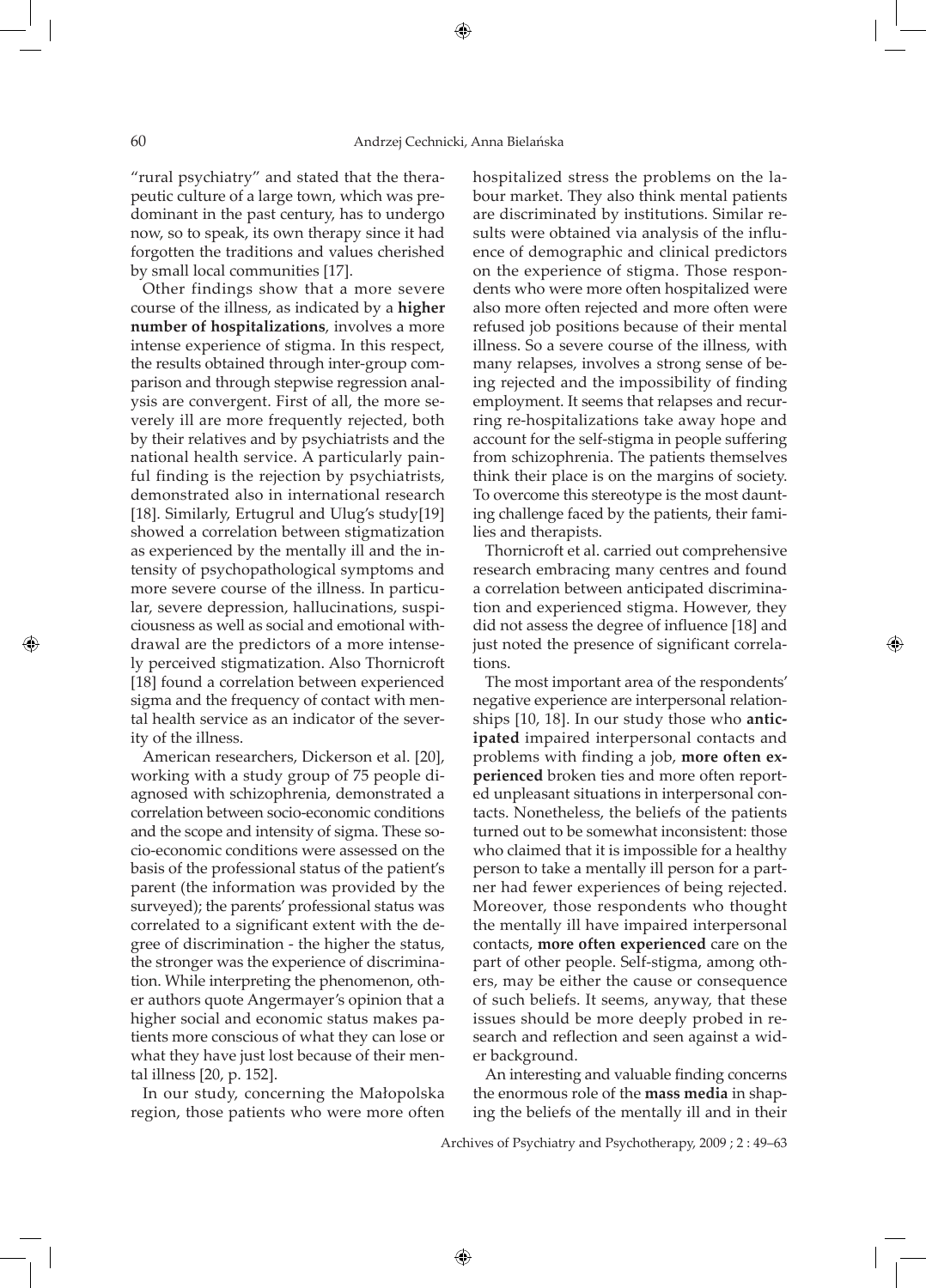anticipation of stigma. Both on inter-group comparisons and stepwise regression analyses, the relationship between the media and anticipated and experienced stigma is a significant one. While reading papers, listening to the radio or watching TV, the respondents encountered either positive or negative images of a mentally ill person and that affected their beliefs. The analysis of correlations between anticipated and experienced stigma points to the following: 1/ those who claimed that the mentally ill have a limited access to the benefits distributed by institutions perceived a negative image of a mentally ill person in the media; 2/ those who anticipated difficulties on the labour market more often observed negative media images of mentally ill people ; 3/ those who stated that the mentally ill may have relationships with the healthy, more often reported negative media images of the mentally ill; 4/ those who tended not to claim that contacts between healthy people and mentally ill people are affected by negative stereotypes more often reported to have seen a positive media image of a mentally ill person.

 The self-esteem of an ill person is drastically reduced at the outbreak of psychosis and then in the chronic course of the illness. From the very beginning of inpatient treatment provided to a schizophrenia-diagnosed person, selfesteem should be one of the main issues in psychotherapy. Lowered self-esteem and fossilized beliefs appear to be related to mass media images of mentally ill people, encountered while watching, reading or listening to media messages.

⊕

 Self-stigma influences the experience of discrimination that is reported by the studied persons. Self-stigma, or rather internalized stigma, is more profoundly addressed in the Polish publication "Umacnianie nadzieja czy uprzedzenia". The authors stress that the perception of oneself changes when a negative social stereotype is adopted, and the change in a fundamental way affects the functioning of a mentally ill person. The consequences are loss of hope, lack of motivation to undertake any activity, increased anxiety in interpersonal contacts and ensuing withdrawal from the community [21]. In research on social stigma, the problem of self-esteem and self-stigma of

stigmatized people appears to be of immense importance [3, 7]. Low self-esteem inevitably accompanies discrimination experienced by mentally ill people. Studies on self-esteem in various discriminated populations show large individual differences. Crocker and Quinn think these differences have three sources : 1/ stigmatized people *en masse* do not internalize the negative image of themselves [22, p. 153] ; 2/ self-esteem may change with time ; 3/ changes in self-esteem may occur when new important information appears or when an important event takes place in somebody's life [22]. The authors do not consider self-esteem as a stable personal characteristic but rather as a construct that depends on the circumstances and on the significance the "I" ascribes to these circumstances. Even if the illness lasts for a long time, when positive assumptions are made, then it is easier to think in a positive, optimistic way and to act so as to overcome stigma and self-stigma. In a similar manner, some British researchers assessed the effect of group therapy on experienced stigma and self-esteem in schizophrenia-diagnosed people. The therapy was based on a cognitive and behavioural approach and brought the expected results: the patients' self-esteem was raised while both the positive and negative symptoms were reduced [23]. The clinical practice of providing psychotherapy to mentally ill people, applied for thirty years by Cracow's psychologists and psychiatrists, confirms the above-described findings and the purposefulness of our effort to include psychotherapy in standard treatment programs intended for people suffering from schizophrenia.

 Empowerment, giving hope, and seeking recovery are constantly present in the therapy and rehabilitation of the mentally ill. More and more discussed issues find their way to the awareness of the general public [2]. In Poland, activities to prevent stigma are undertaken in the social campaign "Schizophrenia: Open the Doors", and they are most easily noticeable during the Day of Solidarity with Mentally Ill People. Within the program, educational projects are offered to various social groups. The objectives of the program are to increase tolerance and understanding toward people suffering from mental health problems, to reduce

Archives of Psychiatry and Psychotherapy, 2009 ; 2 : 49–63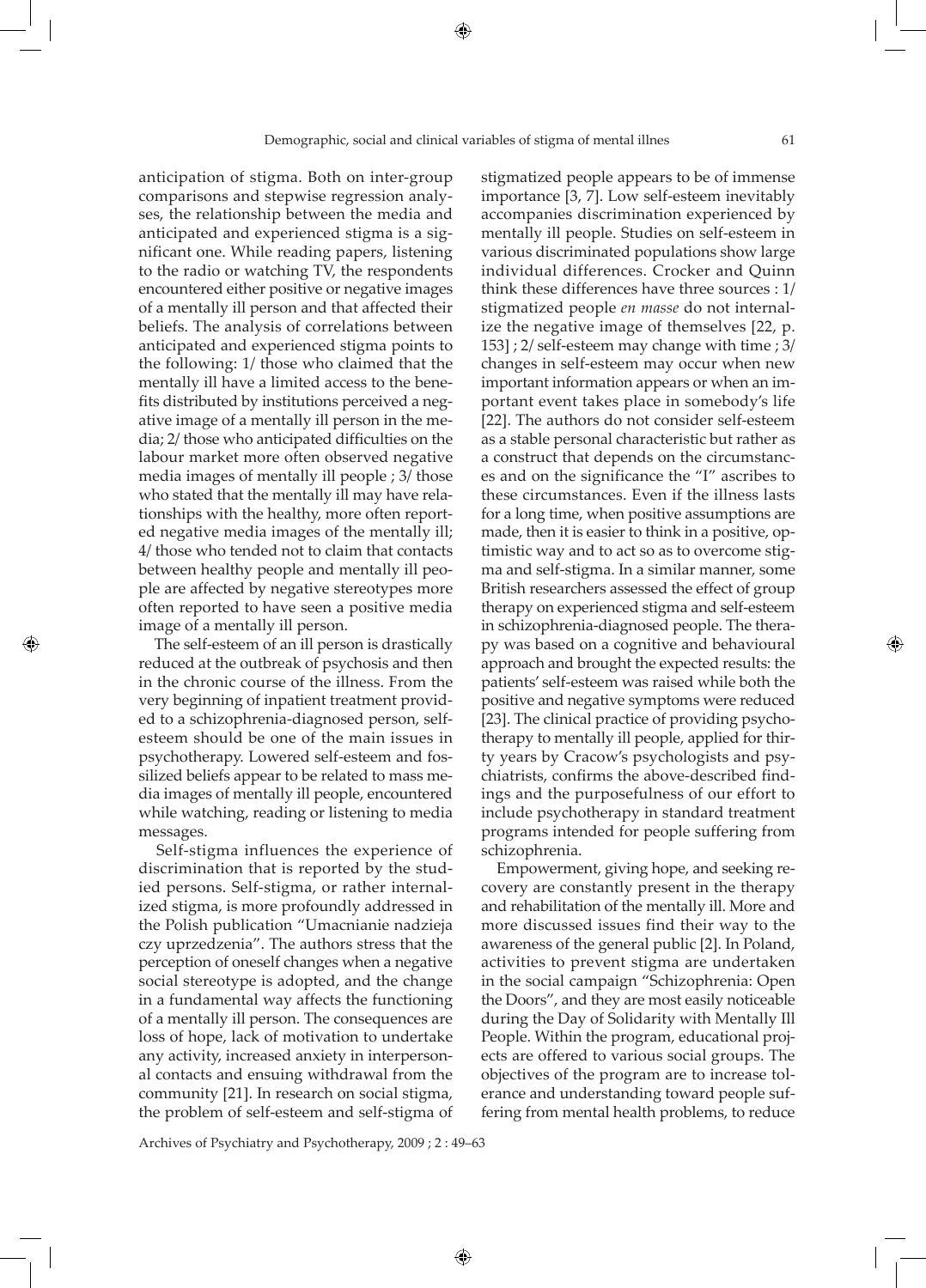fear and to modify negative stereotypes. It is critical for the program not to include such activities that could stifle stigmatizing responses. As ever, this could have harmful emotional, cognitive and behavioural consequences such as ambivalence, anxiety, avoidance of the mentally ill. The outcomes could be the opposite to what is awaited and we could even observe a "boomerang effect" [22].

 There are various strategies of modifying social stigma such as "protest, education and contact" [21, p. 63]. Research on the modification of stigma proves that the most efficient method is "contact", meaning simple direct contact with ill people, which brings about more understanding for them. Education is also needed, but it should not stand on its own: the best results were obtained when it was joined with direct contact, as it is practised by the Cracow association of patients called "Open the Doors" [24]. Such projects are carried out within the national program "Schizophrenia : Open the Doors", supervised by the Board of the Polish Psychiatric Association.

It is our strong belief that a program which is to oppose discrimination against the mentally ill should not be intrusive – instead, it should involve ill people in the process of educating the public so that we can listen to the stories of those who managed to overcome the illness, to overcome stereotypes and who live among us, with us.

# **CONCLUSIONS**

⊕

- To a limited, but significant extent the more intense anticipation and experience of stigma may be accounted for by such social, demographic and clinical predictors as the old age, living in a large town, better education, no employment and a higher number of previous hospitalizations.
- To a limited, but significant extent the experience of stigma may be accounted for by anticipation of stigma.
- Therapeutic programs should focus on raising self-esteem and preventing self-sigma.

# **REFERENCES**

- 1. Thornicroft G, Brohan E, Rose D, Sartorius N, Leese M, and the INDIGO Study Group. Global Pattern of Anticipated and Experienced Discrimination against People with Schizophrenia. 2008; The Lancet (in the press).
- 2. Anczewska M, Wciórka J. Eds. Umacnianie nadzieja czy uprzedzenia. Warszawa: Instytut Psychiatrii i Neurologii; 2007.
- 3. Rüsch N, Lieb K, Bohus M, Corrigan PW. Brief Reports: Self-Stigma , Empowerment, and Perceived Legitimacy of Discrimination Among Women with Mental Illness. Psychiatr. Serv. American Psychiatric Association, March 2006; 57: 399–402.
- 4. Corrigan PW, Watson AC, Barr L. The self-stigma of mental illness: Implications for self-esteem and self-efficacy. J of Soc Clinic. Psychology. 2006; 25 (8): 875–884.
- 5. Camp DL, Finlay WM, Lyons E. Is low self-esteem an inevitable consequence of stigma? An example from women with chronic mental health problems. Soc Sci. Med. 2002; 55 (5): 823–34.
- 6. Berge M, Ranney M. Self-Esteem and Stigma Among Persons With Schizophrenia. Implications for Mental Health. Care Management J. 2005; 6 (3): 139–144.
- 7. Lloyd Ch, Sullivan D, Williams P.L. Perceptions of social sigma and its effect on interpersonal relationships of young males who experience a psychotic disorder. Australian Occup Therapy J. 2005; 52(3): 243–250.

⊕

- 8. Link BG, Struening EL, Neese-Todd S, Asmussen S, Phelan JC. Stigma as a Barrier to Recovery: The Consequences for Self-Esteem of People With Mental Illness. Psychiatr Serv. American Psychiatric Association. 2001; 52: 1621–1626.
- 9. Świtaj P, Wciórka J. Doświadczenie piętna społecznego i dyskryminacji u pacjentów z rozpoznaniem schizofrenii. In: Psychiatria Polska. Streszczenia prac. Zjazd Psychiatrów Polskich; vol. XLI, 2007; 3: 170.
- 10. Cechnicki A, Bielańska A, Franczyk J. Piętno choroby psychicznej: antycypacja i doświadczanie. Postępy Psychiatrii i Neurologii. 2007; 16(2): 113–121.
- 11. Haefner H. ed. Risk and Protective Factors in Schizophrenia. Darmstadt; Steinkopff Verlag. 2002. .
- 12. Kalisz A, Cechnicki A. Gender-related prognostic factors in first admission DSM-III schizophrenic patients. In: Archives of Psychiatry and Psychotherapy. 2002; 4(3): 25–36.
- 13. Thara R, Kamath, S, Kumar S. Women with schizophrenia and broken marriages – double disadvantage? Part I: Patient perspective. Int J Soc Psychiatry. 2003; 49(3): 225–32.
- 14. Pankiewicz P, Hrywniak J, Ostrach D. Ocena możliwości znalezienia i utrzymania pracy przez osoby dotknięte

Archives of Psychiatry and Psychotherapy, 2009 ; 2 : 49–63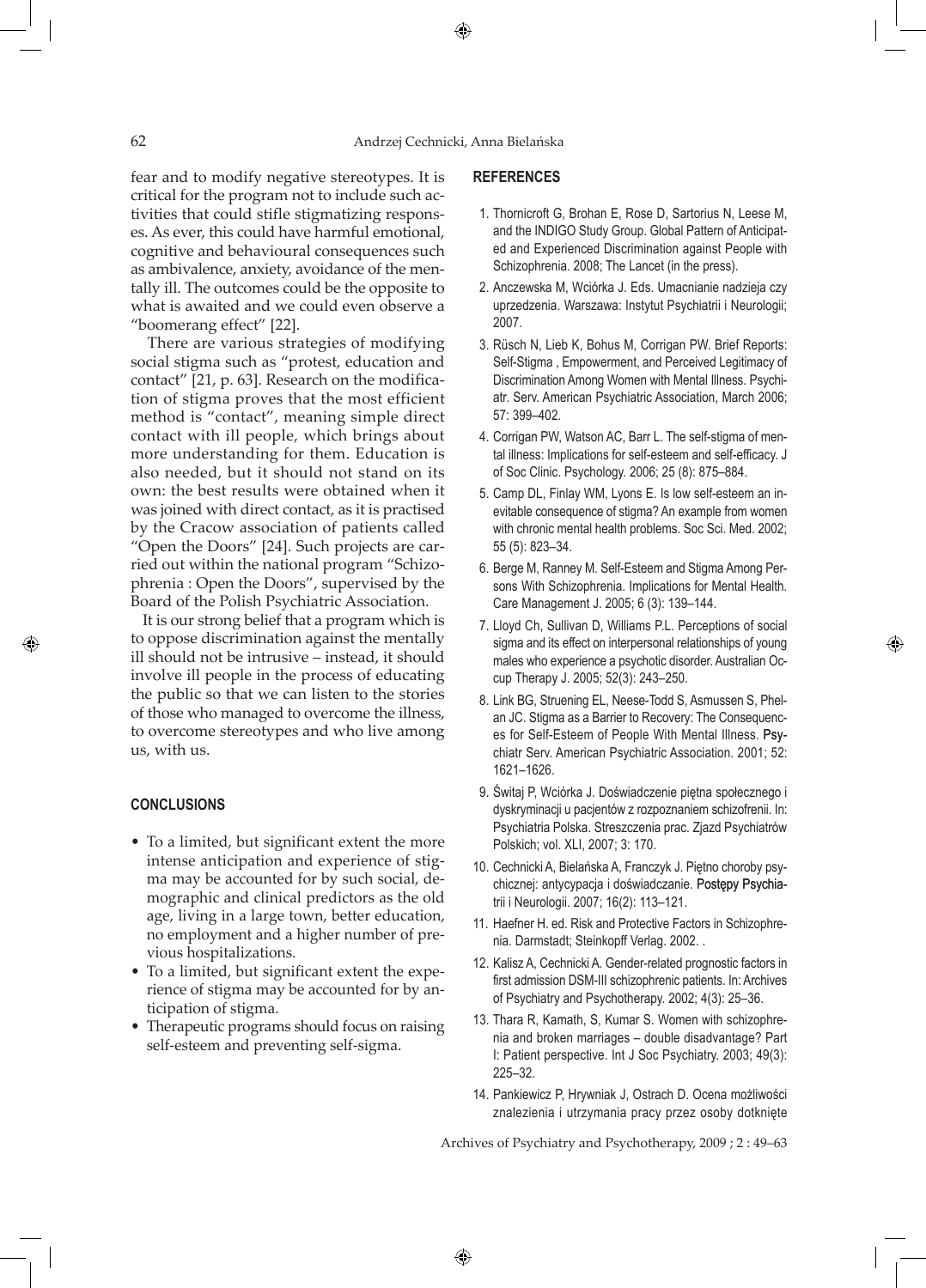chorobą psychiczną. Annales Uniwersytetu Marii Curie-Skłodowskiej. 2006; 60, suppl.16/5: 361–365.

- 15. Pankiewicz P, Hrywniak J, Ostrach D. Postrzeganie osób dotkniętych chorobą psychiczną przez ich środowisko zawodowe. Annales Uniwersytetu Marii Curie-Skłodowskiej. 2006; 60, suppl.16/5: 366–370.
- 16. Angermeyer M. The stigma of mental illness: Patients' anticipation and experiences. Int J Soc Psychiatry 2004; 50(2): 153–62.
- 17. Dörner K. Terapia chronicznie chorych na schizofrenię na wsi. Dialog no 3/4, Kraków-Münster.1996: 205–209.
- 18. Thornicroft G, Rose D, Sartorius N, Brohan E, Law A, and the INDIGO Study Group. Indigo Study International Study of Stigma and Discrimination Outcomes.
- 19. Ertugrul A, Ulug B. Perception of stigma among patients with schizophrenia. Soc Psychiatry Psychiatr Epidemiol. 2004; 39 (1): 73–7.
- 20. Dickerson FB, Sommervile J, Origoni AE, Ringel NB, Parente F. Experience of stigma among outpatients with schizophrenia. Schizophr Bull. 2002; 28(1):143–55.

♠

- 21. Anczewska M, Roszczyńska-Michta J. O umacniani u pacjentów w procesie zdrowienia. In: Anczewska M, Wciórka J. eds. Umacnianie nadzieja czy uprzedzenia. Warszawa: Instytut Psychiatrii i Neurologii; 2007: 45–82.
- 22. Cocker J, Quinn DM. Piętno społeczne i Ja: znaczenia, sytuacje i samoocena. In: Heatherton TF, Kleck R, Hebl MR, Hull JG. eds. Społeczna psychologia piętna. Warszawa: PWN; 2008: 149–174.
- 23. Knight M, Wykes T, Hayward P. Group Treatment of Perceived Stigma and Self-Esteem in Schizophrenia: A Waiting List Trial of Efficacy. Behav. and Cogn. Psychotherapy J, 2006; 34 (3):305–318.
- 24. Liberadzka A. Report following the project "Przez edukację do akceptacji" [Through Education to Acceptance]. (An unpublished report on the educational activities of the patients' association "Open the Doors".)
- 25. Cechnicki A, Bielańska A. "Przeciwdziałanie wykluczeniu i marginalizacji osób chorujących psychicznie" In: Duda M, Gulla B. eds. Przeciw wykluczeniu społecznemu, Kraków, Wydawnictwo Naukowe PAT, 2008, 99–123.

◈